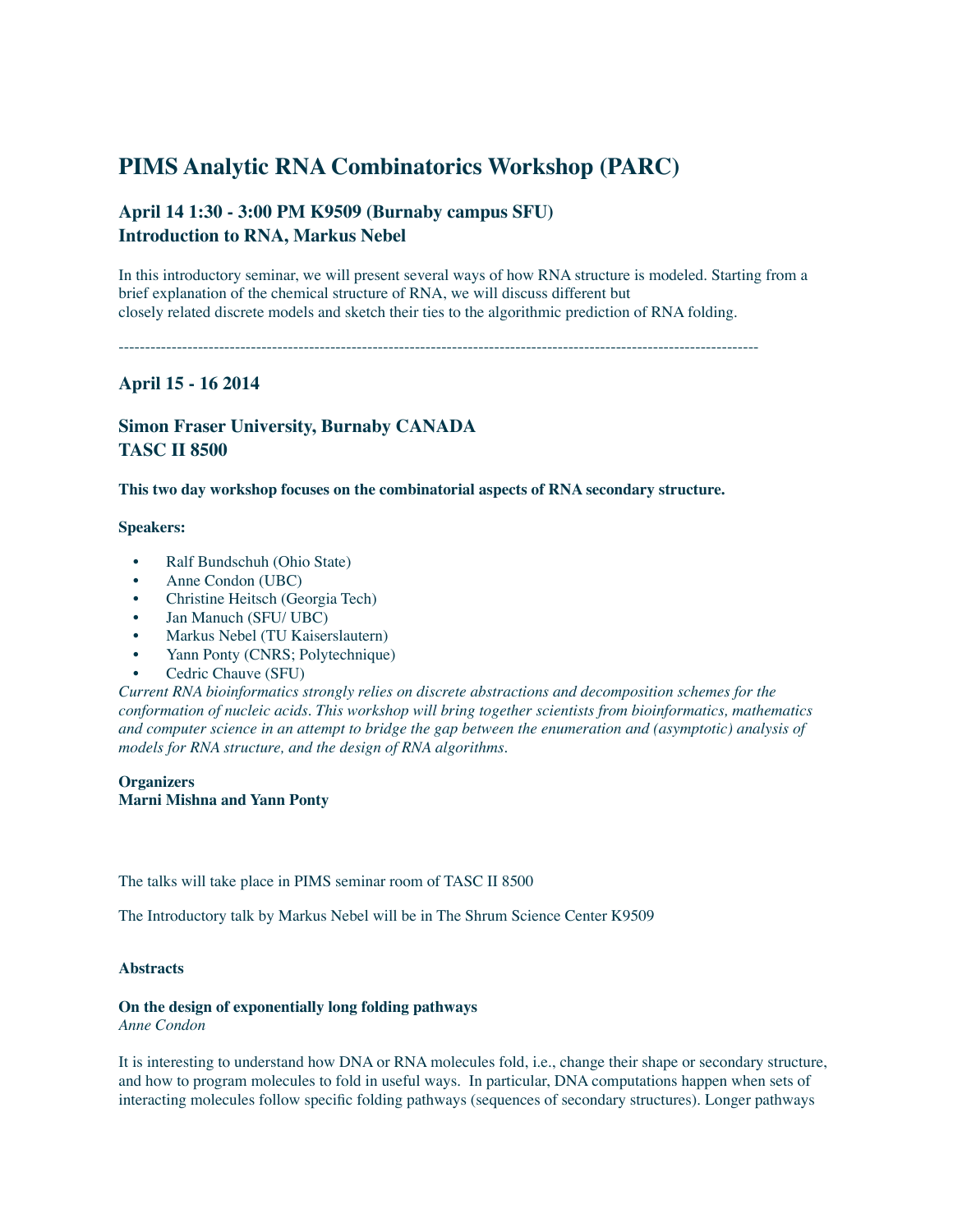imply longer and thus potentially more complex computations.

This motivates the question: is it possible to design a set of DNA or RNA molecules that follow a folding pathway of length exponential in the total length of the participating molecules? In this talk we'll show that the answer is yes, for a simple energy model. To design our molecules, we use models and abstraction techniques from the field of molecular programming, namely chemical reaction networks and their realization as DNA strand displacement systems.

The correctness of our design relies on there being a single copy of some participating molecules in solution. We'll also show that the answer to our design question is no if many copies of all molecules are present.

# **Computing energy barrier of folding pathways**

# *Jan Manuch*

Knowledge of energy barriers between pairs of secondary structures for a given RNA molecule is useful, both in understanding RNA function in biological settings and in design of programmed molecular systems. Current heuristics are not guaranteed to find the exact energy barrier, raising the question whether the energy barrier can be calculated efficiently.

We study the computational complexity of a simple formulation of the energy barrier problem posed by Morgan and Higgs, in which each base pair contributes an energy of -1, only base pairs in the initial and final structures may be used on a folding pathway from initial to final structure, each arc from the initial structure is removed exactly once and each arc from the final structure is added exactly once along the pathway, and all the intermediate structures along the pathway are pseudoknot-free. Morgan and Higgs refer to this type of pathways as direct pathways. Note that the length of direct pathway is exactly the number of arcs in the initial structure plus the number of arcs in the terminal structure. The barrier of the pathway is the difference between energies of the highest energy intermediate structure along the pathway and the initial structure. We show that the problem of determining whether there is a direct pathway between two structures with barrier at most k is NPcomplete. On the other hand, we show how to solve this problem exactly, using techniques for deconstructing bipartite graphs. The problem is NP-hard and so our algorithm requires exponential time  $O(n^2k+2.5)$  in the worst case but performs quite well empirically on pairs of structures that are hundreds of nucleotides long.

# **Phase transitions in homopolymer models of RNA**

### *Ralf Bundschuh*

The RNA homopolymer model, in which each base interacts with each other base in an identical fashion, has been introduced by de Gennes in 1968 and shown to allow exact calculations of the partition function and thus all thermodynamic quantities. In this talk we will discuss how introducing two different interaction energies between the bases still allows analytical calculations of the asymptotic behaviors of the partition functions and can be used to discuss phase transitions in a number of interesting problems, namely the transition from a native to a molten state, denaturation, aggregation of two RNA molecules, and the role of sequence disorder.

#### **Enumeration of RNA pseudoknot classes**

#### *Markus Nebel*

RNA molecules are known to have so-called pseudoknots which make structure prediction more complicated -- even for a simple model of free energy, allowing arbitrary pseudoknot conformations to show up makes structure prediction an NP-complete problem. Therefore, various classes of pseudoknots have been introduced over the years, hoping to cover a large portion of native foldings but allowing for efficient prediction algorithms. In this block we will discuss, how the symbolic method of analytic combinatorics